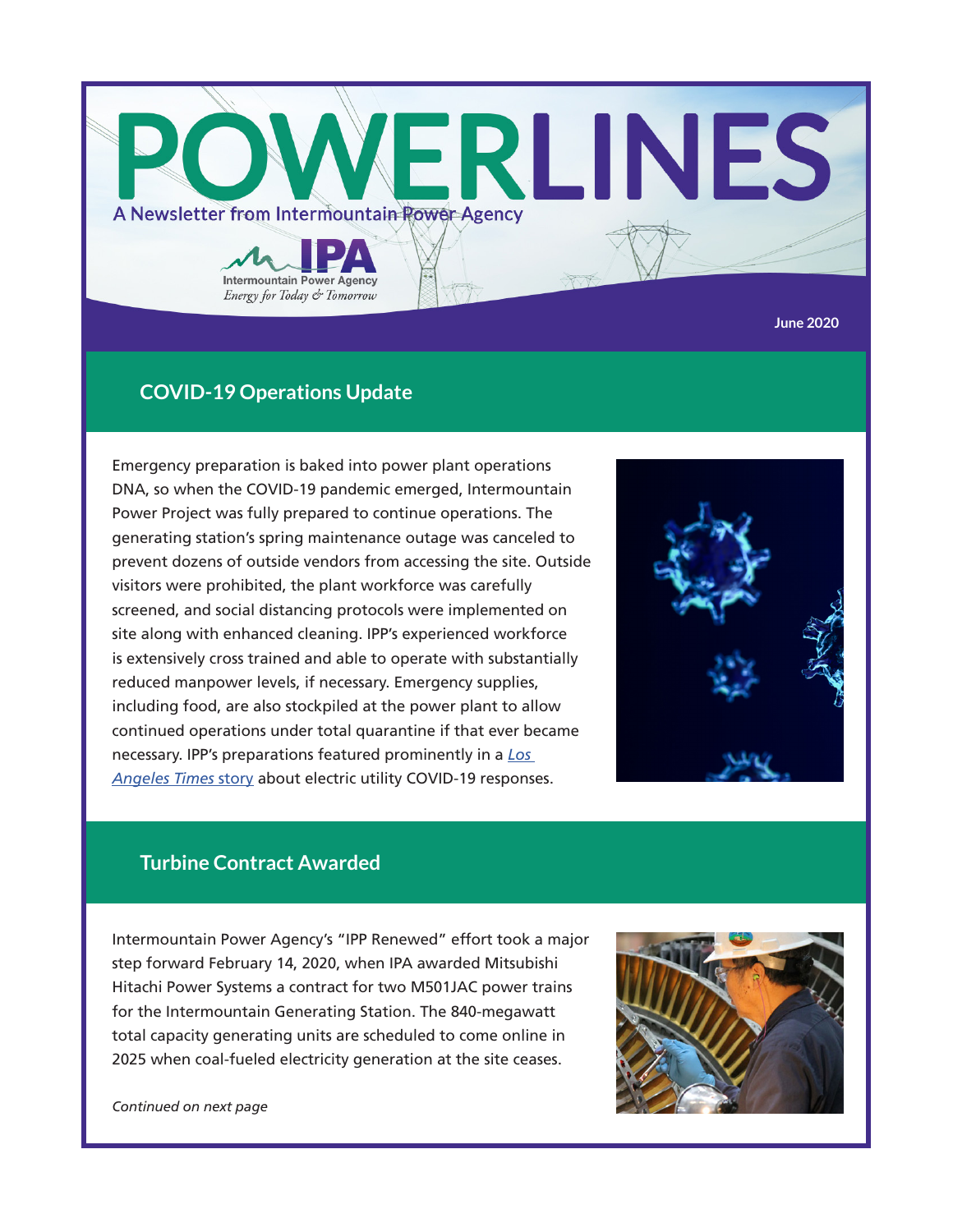### **Turbine Contract Awarded** *continued*

The generating units are part of a comprehensive plan to sequentially transition from coal to natural gas and finally to renewable hydrogen fuel. The turbines will be commercially guaranteed capable of using a mix of 30 percent hydrogen and 70 percent natural gas fuel at start-up in 2025. This fuel mixture will reduce carbon emissions by more than 75 percent compared to the retiring coalfueled technology. Between 2025 and 2045, IPP plans to systematically increase the hydrogen capability to 100 percent renewable hydrogen utilization, enabling carbon-free utility-scale power generation.

The project announcement garnered worldwide attention from news media as diverse as *[Bloomberg](https://bloom.bg/3c4uEC1)*, *[S&P Global](https://bit.ly/3dh9VeF)*, *[Axios](https://bit.ly/3c8zGO4)*, and *[POWER](https://bit.ly/3c8zXk4)  [Magazine](https://bit.ly/3c8zXk4)*.

#### **IPP Featured at Utah Hydrogen Summit**

Development of hydrogen energy infrastructure at the Intermountain Power Project was front and center at the Utah Governor's Office of Energy Development's 3rd Annual Hydrogen Conference January 8, 2020, at the state Capitol.

Attracting approximately 150 participants including state and federal policymakers, technology experts, and project developers, the day-long session featured a keynote presentation on Utah's potential as a [leader in](https://bit.ly/3fjhvah)  [the production of "green hydrogen"](https://bit.ly/3fjhvah) – using renewable energy to separate hydrogen from water using electrolysis. IPP Operating Agent Manager Greg Huynh also outlined the plans for development of grid-scale electricity generation using hydrogen [at the IPP site.](https://bit.ly/35Cvtjd)

Other sessions at the conference included presentations on hydrogen [infrastructure](https://bit.ly/2Yy5RT7)  [development,](https://bit.ly/2Yy5RT7) [market opportunities](https://bit.ly/2W3wBcH), partnerships across the [western states](https://bit.ly/2Wor0MQ), and a global [perspective](https://bit.ly/2zZFcV5) on hydrogen.

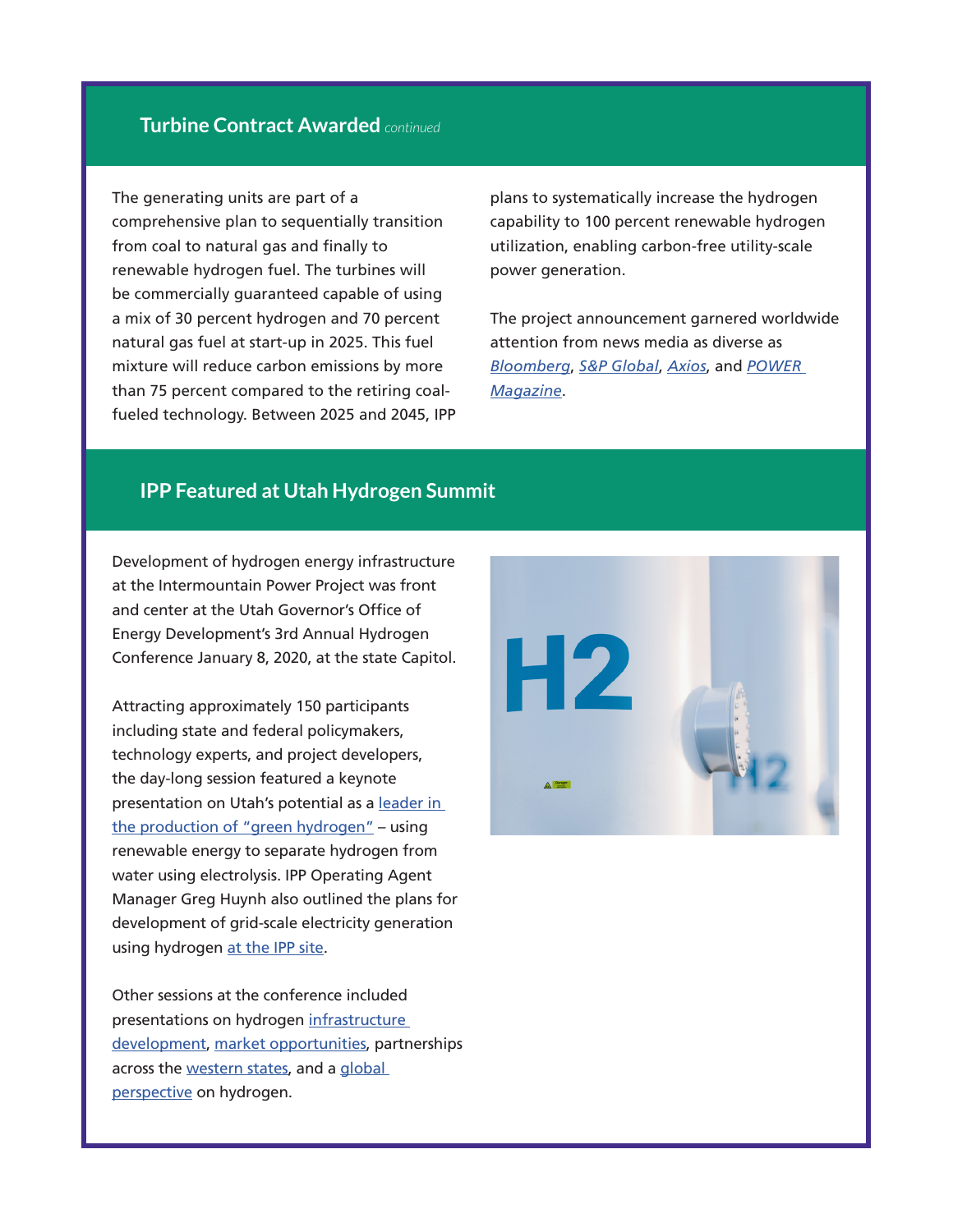### **Hydrogen Corner**

With the Intermountain Power Project attracting widespread attention for its plans to deploy grid-scale hydrogen storage and electricity generation, Powerlines is introducing a new feature to educate and inform its readers regarding the technology. "Hydrogen Corner" will feature links to stories about IPP's hydrogen plans and the rapidly developing world market for the resource.

- Los Angeles Department of Water & Power's internal magazine published: ["The Future](https://bit.ly/3ddYcgS)  [of IPP is Green.](https://bit.ly/3ddYcgS)" The IPP project was also the subject of major features in *[Governing](https://bit.ly/2Ws9WFJ)* magazine, *[Forbes](https://bit.ly/2W2pQrf)*, *[Mining Weekly](https://bit.ly/3enijtq)*, and *[Public](https://bit.ly/2L1aeOw)  [Power Today](https://bit.ly/2L1aeOw)*.
- The [Green Hydrogen Coalition](https://bit.ly/3c3Mcyv) formed with a mission to support "green hydrogen projects that [leverage multi-sector opportunities](https://bit.ly/2SyXh2C) to simultaneously scale supply and demand." The group's first webinar prominently featured [IPP's hydrogen project.](https://bit.ly/2L5q4rj)
- Mitsubishi Hitachi Power Systems outlined "[hydrogen's role](https://bit.ly/2L0Tiba) within a 100 percent renewables economy" and described its Advanced Clean Energy Storage (ACES) project adjacent to IPP. University of California Irvine's Advanced Power & Energy Program profiled the ACES site in a white paper entitled "Integrating Clean Energy Technologies with Existing Infrastructure: [Western Energy Hub](http://Western Energy Hub) Site Benefits for Rapid Clean Regional Grid Transition."
- Reuters published "[Green hydrogen's time](https://bit.ly/2xUl6e6)  [has come](https://bit.ly/2xUl6e6), say advocates eying post-pandemic world." *[GreenBiz](https://bit.ly/3daYRjp)*, *[Utility Dive](https://bit.ly/2XCjhLQ)*, and *[POWER](https://bit.ly/3daypGV)* all published similar articles prominently featuring the IPP project.
- Energy research firms are also taking notice. Wood Mackenzie [noted a surge](https://bit.ly/36BkR4u) in large green hydrogen projects worldwide. A BloombergNEF study focused on [falling costs](https://bit.ly/2ZIigEt) of hydrogen production. DNV GL examined hydrogen's potential for [seasonal energy](https://bit.ly/2U36xgr)  [storage.](https://bit.ly/2U36xgr) Lux Research predicted a global [trade](https://bit.ly/2XE42C7) in green hydrogen.
- Globally, hydrogen development was included as a key strategy in Europe's [economic stimulus plan](https://bloom.bg/36xZJwe). A European coalition launched a "[Choose Renewable Hydrogen](https://bit.ly/2zDPBG7)" campaign. A consortium in Japan continued construction of a [grid-scale green hydrogen](https://bit.ly/3epUzoG)  [project](https://bit.ly/3epUzoG). A project proposed for Belgium would be powered completely by excess [offshore wind.](https://bit.ly/2Bb7hcG) Recharge reported a Canadian company has begun selling green hydrogen on the open market at a price around [80](https://www.rechargenews.com/transition/green-hydrogen-on-sale-in-open-market-at-80-higher-price-than-grey-h2/2-1-743348)  [percent higher](https://www.rechargenews.com/transition/green-hydrogen-on-sale-in-open-market-at-80-higher-price-than-grey-h2/2-1-743348) than conventional grey hydrogen. A United Arab Emirates minister predicted green hydrogen could become the cheapest form of hydrogen [within five years.](https://bit.ly/2ZKDvpb)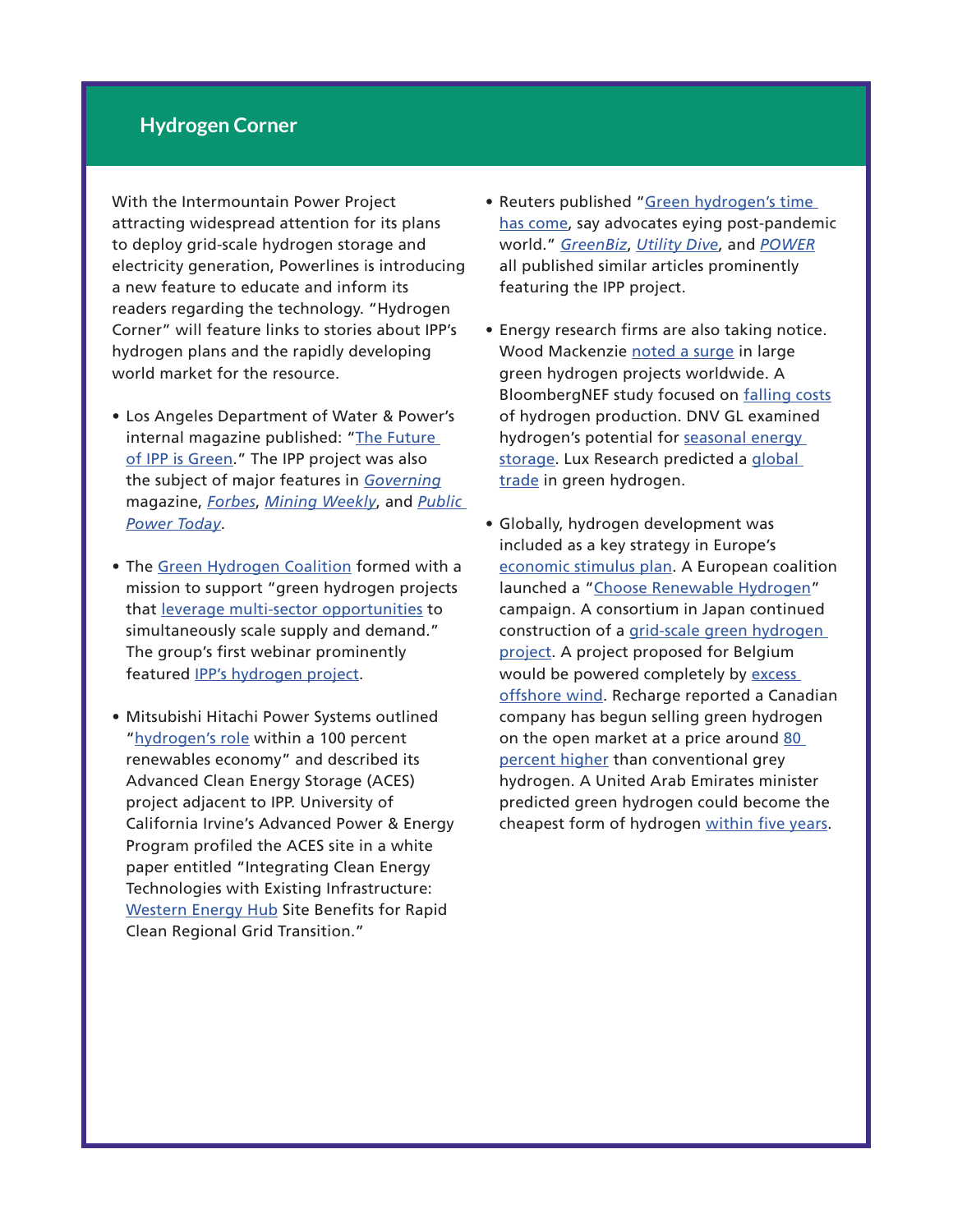### **Energy Items of Interest**

IPA Chairman Ted Olson was profiled in his [home town newspaper.](https://bit.ly/2TP82OS)

U.S. Energy Information Administration released its [Annual Energy Outlook](http://bit.ly/2Gzm7Jp) with projections to 2050. Among the conclusions: Overall energy consumption will [grow more](http://bit.ly/36BHT9V)  [slowly](http://bit.ly/36BHT9V) than production, and renewables are expected to [surpass natural gas](http://bit.ly/2RAt9no) in electricity generation toward the end of the forecast period.

EIA reported annual energy consumption from renewable sources (including hydroelectricity) [exceeded coal consumption](https://bit.ly/3ethTlr) in 2019 for the first time since before 1885.

National Association of Regulatory Utility Commissioners published: "[Recent Changes](http://bit.ly/2tZjSw7)  [to U.S. Coal Plant Operations](http://bit.ly/2tZjSw7) and Current Compensation Practices" – providing an overview of strategies for coal plant owners and operators to manage costs while providing flexible electricity.

Brookings Institution published: "The U.S. Coal Sector – [Recent and Continuing Challenges](https://brook.gs/37BNVZB)."

Public opinion polling commissioned by environmental groups concluded most Utahns favor transitioning away from coal-fueled [electricity](https://bit.ly/2XBUo2J).

At least 24 Utah cities and counties opted in to a plan for [net-100 percent renewable energy](https://bit.ly/2zGS2Yp) by 2030.

The Utah Coal Country Strike Team [awarded](https://bit.ly/2Xac0Ur)  [grants](https://bit.ly/2Xac0Ur) to coal communities seeking new forms of economic development.

A northern California power plant announced plans to blend [hydrogen for fuel](https://bit.ly/3ccGKbw).

California Public Utilities Commission said the state's clean energy goals require major investment in [long-duration energy storage](https://bit.ly/2AiEOku).

A California Independent System Operator official identified green hydrogen energy storage as part of the state's "[optimal path"](https://bit.ly/36BbbHg) toward its clean energy goals.

A Lawrence Livermore National Laboratory study on California net-zero carbon options mentioned [energy hub development](https://www.planetizen.com/news/2020/02/108474-path-california-get-zero-carbonand-below) at IPP.

#### **Links**

**[IPAUtah.com »](https://www.ipautah.com/)**

**[Newsletter Archive »](https://www.ipautah.com/publications/)**